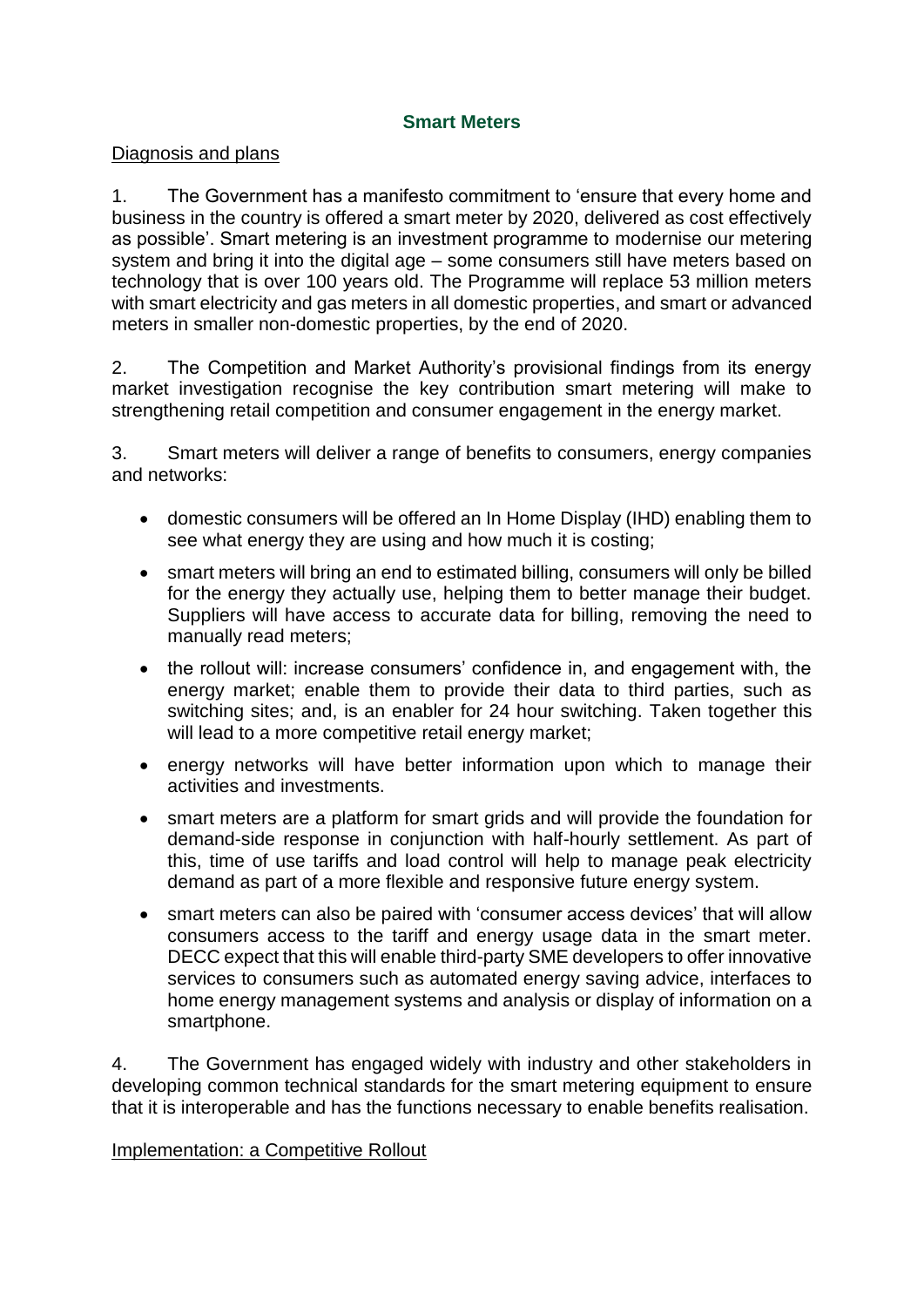5. Energy suppliers are responsible for planning and delivering the roll-out of smart meters, working within the legal framework established by the Government. The case for an energy supplier-led approach in GB is strong, as suppliers have the main relationship with consumers. This was consulted upon at an early stage of the Programme.<sup>1</sup>

6. Moreover, unlike many other countries where metering is the responsibility of the network companies, in Great Britain metering is already the responsibility of energy suppliers. Energy suppliers also have strong commercial and financial incentives to engage consumers and deliver good quality service at lowest cost. Those energy suppliers that do not deliver the roll-out efficiently or do not provide for a good consumer experience risk losing customers to their competitors.

## Value for Money

7. DECC's Impact Assessment has been developed and updated over the last six years. Costs and benefits have been quantified by collecting information from key stakeholders including industry, consumer groups and academia. The assumptions have been widely consulted on and have been benchmarked against international evidence as well as scrutinised by experts.

8. The latest Impact Assessment (IA)<sup>2</sup> for the Programme, published in January 2014, estimates a positive net present benefit of £6.2 billion over the period to 2030, by delivering total benefits of around £17.1 billion and costs of around £10.9 billion. The Government will be publishing an updated Impact Assessment in the first half of 2016.

9. The Government reviews progress on the Smart Meter Programme on a continuing basis including tracking progress against the business case.

### Consumer Engagement

10. All consumers stand to benefit from the control, convenience and energy system efficiencies that smart meters will bring outlined above. The Government considers consumer engagement to be a prerequisite for the success of the Programme. The Smart Metering Programme's Consumer Engagement Strategy<sup>3</sup> (published in 2012) was developed in close consultation with stakeholders, informed by a range of UK and international evidence, and led to an approach whereby:

• energy suppliers will have the primary consumer engagement role as the main interface with their customers before, during and after installation;

**<sup>.</sup>**  $1$  A consultation on smart metering for electricity and gas, May 2009:

[http://webarchive.nationalarchives.gov.uk/20090703093717/http:/www.decc.gov.uk/en/content/cms/consultations/smart\\_metering/sm](http://webarchive.nationalarchives.gov.uk/20090703093717/http:/www.decc.gov.uk/en/content/cms/consultations/smart_metering/smart_metering.aspx) [art\\_metering.aspx](http://webarchive.nationalarchives.gov.uk/20090703093717/http:/www.decc.gov.uk/en/content/cms/consultations/smart_metering/smart_metering.aspx)

<sup>&</sup>lt;sup>2</sup> Smart Meter roll-out for the domestic and small and medium non-domestic sectors: impact assessment [https://www.gov.uk/government/publications/smart-meter-roll-out-for-the-domestic-and-small-and-medium-non-domestic](https://www.gov.uk/government/publications/smart-meter-roll-out-for-the-domestic-and-small-and-medium-non-domestic-sectors-gb-impact-assessment)[sectors-gb-impact-assessment](https://www.gov.uk/government/publications/smart-meter-roll-out-for-the-domestic-and-small-and-medium-non-domestic-sectors-gb-impact-assessment)

<sup>&</sup>lt;sup>3</sup> Government Response to the consultation on the Consumer Engagement Strategy, December 2012: [https://www.gov.uk/government/uploads/system/uploads/attachment\\_data/file/43042/7224-gov-resp-sm-consumer](https://www.gov.uk/government/uploads/system/uploads/attachment_data/file/43042/7224-gov-resp-sm-consumer-engagement.pdf)[engagement.pdf](https://www.gov.uk/government/uploads/system/uploads/attachment_data/file/43042/7224-gov-resp-sm-consumer-engagement.pdf)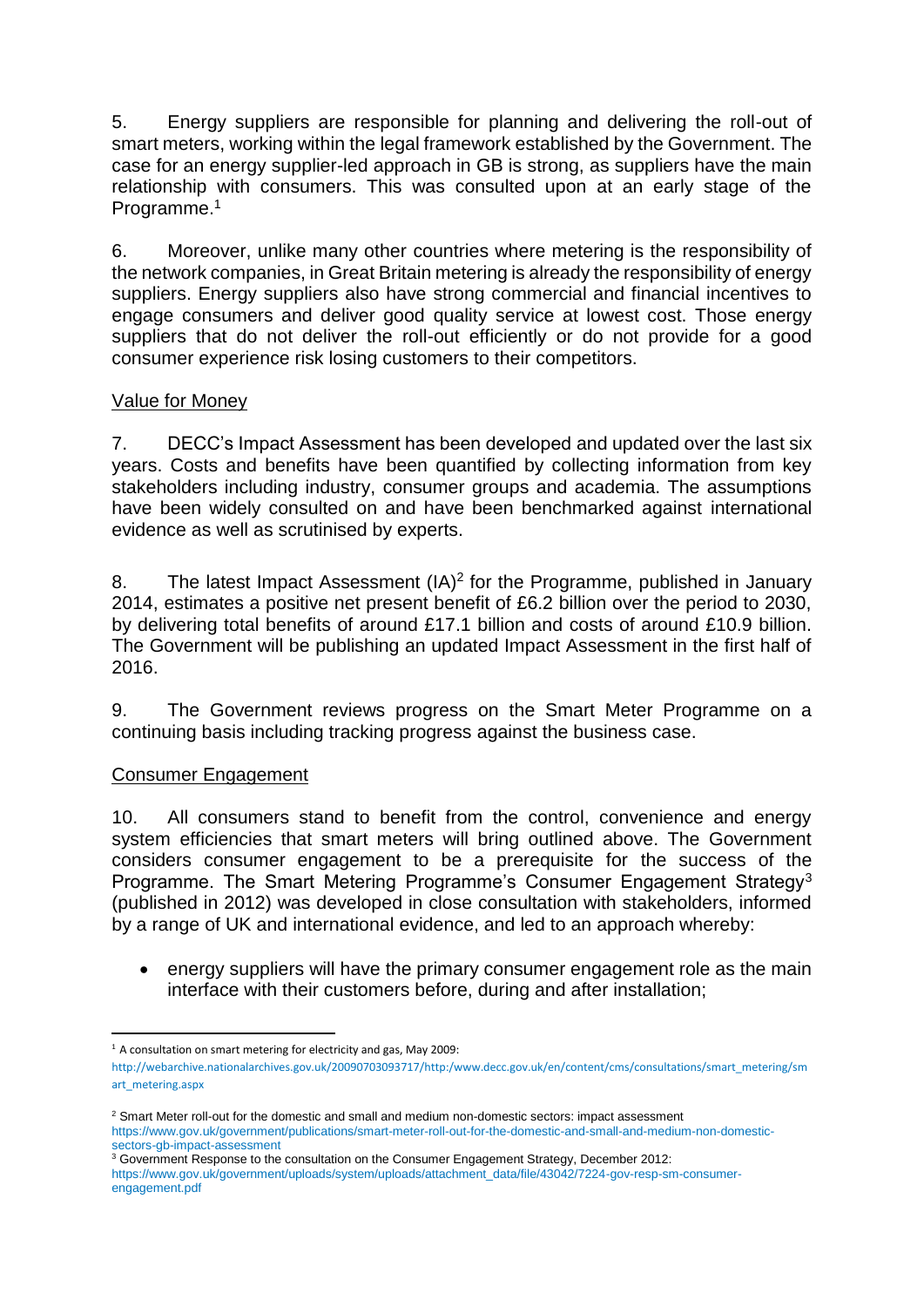- supplier engagement will be supported by a programme of centralised engagement undertaken by Smart Energy Great Britain (Smart Energy GB); and
- the Government will continue to communicate with consumers, in addition to the activity undertaken by the industry and consumer organisations, where this will provide additional benefit.

11. Smart Energy GB has published a Consumer Engagement Plan<sup>4</sup>, which was last updated in December 2014. Its plans include: national campaigns to raise general awareness and interest in smart meters; partnerships with local organisations to support engagement, particularly with vulnerable consumers; a website (in English and Welsh) with detailed information for consumers on smart meters; and a series of online and educational films.

12. The Government is committed to ensuring that all consumers benefit from smart meters, including low income and vulnerable customers, and has:

- introduced Licence Conditions on large energy suppliers that oblige Smart Energy GB to assist vulnerable, low income and pre-payment consumers;
- put in place the Smart Metering Installation Code of Practice (SMICoP), which requires energy suppliers to meet the needs of vulnerable consumers; and
- placed a requirement on energy suppliers to ensure that the In Home Display (IHD) is accessible for a broad range of users, including those with impairments.

13. Developing a framework of rules to protect consumers was an essential first step in establishing the smart metering system. In relation to privacy, the Data Access and Privacy Framework<sup>5</sup> governs access to smart meter consumption data by energy suppliers, network operators and third parties. It establishes the purposes for which this information can be used and the choices available to consumers.

14. As technologies evolve and consumers gain confidence with the opportunities offered by smart metering, data access rules may need to evolve. The Government remains committed to monitoring the current Data Access and Privacy Framework and in March 2015 we consulted on the timing of a formal review of these regulations. We will report on this shortly.

### Requirement to offer In-Home Displays

15. The Government is requiring energy suppliers to offer all their domestic consumers an In Home Display (IHD) where they install a smart metering system. The IHD is central to putting consumers in control of their energy use. For many consumers, the IHD will be the first opportunity to visualise their energy consumption

**.** 

- <sup>5</sup> SMIP Data Access and Privacy Government response to consultation:
- [https://www.gov.uk/government/uploads/system/uploads/attachment\\_data/file/43046/7225-gov-resp-sm-data-access](https://www.gov.uk/government/uploads/system/uploads/attachment_data/file/43046/7225-gov-resp-sm-data-access-privacy.pdf)[privacy.pdf](https://www.gov.uk/government/uploads/system/uploads/attachment_data/file/43046/7225-gov-resp-sm-data-access-privacy.pdf)

<sup>4</sup> Smart Energy GB Consumer Engagement Plan, December 2014:

<http://www.smartenergygb.org/sites/default/files/engagement-plan-1213.pdf>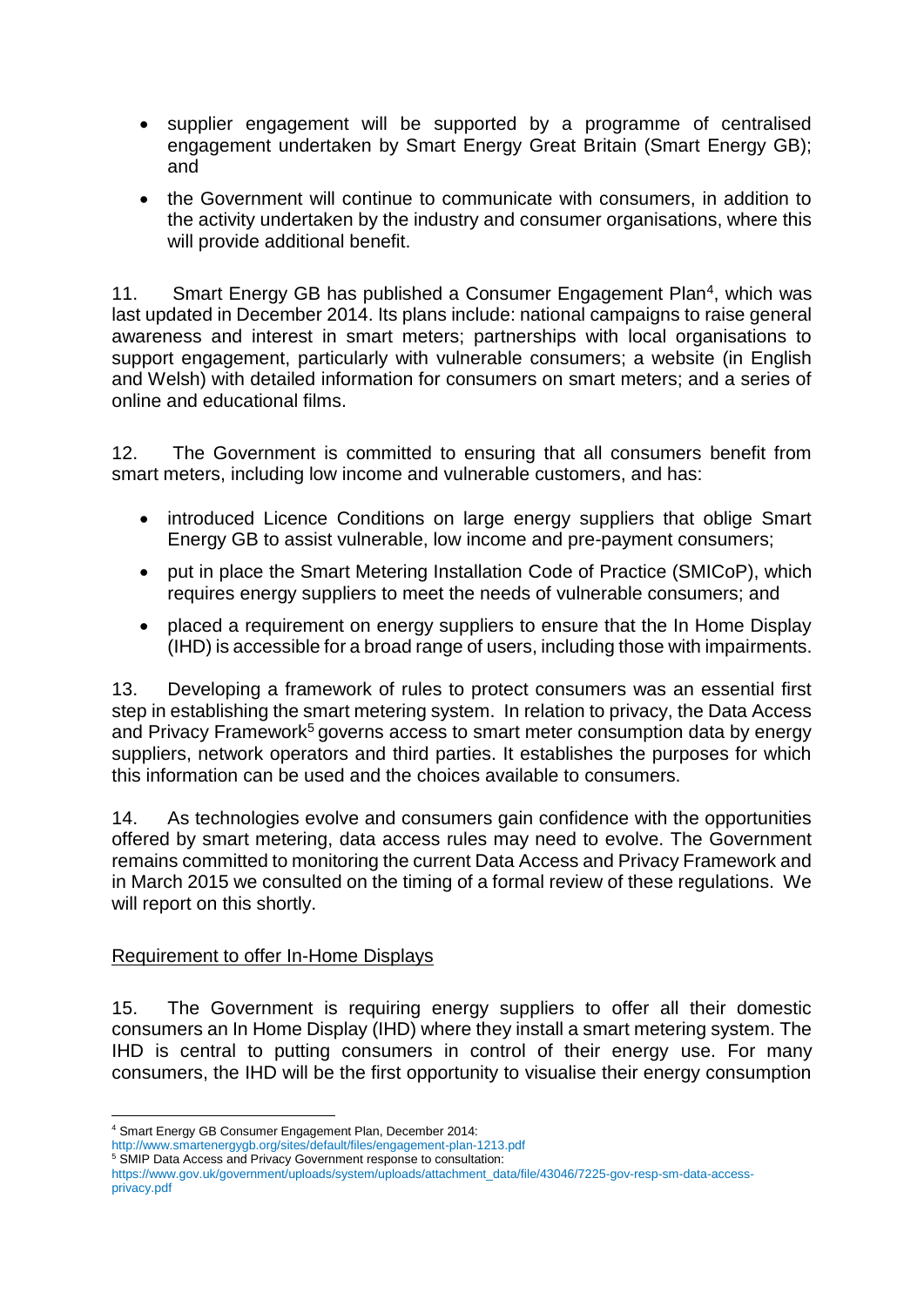– how much they use, when they use it, and how much it costs them. The IHD ensures that low income households can benefit from access to smart meter data, even in the absence of access to the Internet.

16. GB trials and international experience demonstrate that IHDs are instrumental to energy savings. The findings of the Early Learning Project (ELP)<sup>6</sup>, published in March 2013, provide substantial new evidence confirming that the IHD is an important tool for engaging consumers with energy-use information. The research showed that more than nine in ten of all smart meter customers surveyed who received an IHD had plugged it in at some point since the installation visit. Around six in ten reported that they generally still had their IHD plugged in.

17. There is evidence that other forms of complementary feedback may provide additional benefits. Innovative forms of feedback might, for example, integrate smart meter data into other devices, including tablets, smart phones or even televisions. However there is very little UK or international research in this area. Unknowns include whether such alternatives are likely to be effective and enduring methods of engaging consumers and whether they would add to the energy saving benefits of IHDs. Whereas IHDs have been shown to be accessible and used by most consumer types, the characteristics of consumers who would use alternatives to IHDs are not understood.

18. The Government therefore consulted this summer on allowing energy suppliers to apply for a derogation from existing requirements to offer consumers an IHD so that they could trial alternative innovative energy use engagement tools. This will provide the Government with the evidence it needs to ensure that approaches to providing consumers with feedback on their energy use remain optimised for consumers in a technologically fast moving and innovative environment.

# Testing and Evaluation

19. The Government published its Monitoring and Evaluation Strategy<sup>7</sup> in 2012. The Foundation Stage of the Programme, which began in April 2011, is also enabling suppliers to gain valuable learning and experience to inform preparations for the main installation stage of the Programme beginning in 2016, as well as enabling consumers to learn about smart meters, and to access early benefits. Those energy suppliers that have undertaken significant numbers of installations are reporting higher levels of satisfaction among their customers with smart meters.

20. The findings from the ELP show that a positive picture has emerged around consumer response to smart metering in the early roll out. Early smart metering customers are saving both electricity and gas as a result. Findings from the ELP also outlined the transformative benefits smart meters can bring to prepayment customers (who can often be low income or otherwise vulnerable customers). Being able to see an account balance on an easily-accessed IHD - rather than often awkwardly placed

**<sup>.</sup>** <sup>6</sup> Smart Meter Early Learning Project and Small-Scale Behaviour Trials: [https://www.gov.uk/government/publications/smart](https://www.gov.uk/government/publications/smart-metering-early-learning-project-and-small-scale-behaviour-trials)[metering-early-learning-project-and-small-scale-behaviour-trials](https://www.gov.uk/government/publications/smart-metering-early-learning-project-and-small-scale-behaviour-trials)

<sup>7</sup> SMIP: Government Response to consultation on information requirements for monitoring and evaluation:

[https://www.gov.uk/government/uploads/system/uploads/attachment\\_data/file/43136/7206-gov-resp-cons-sm-monitor](https://www.gov.uk/government/uploads/system/uploads/attachment_data/file/43136/7206-gov-resp-cons-sm-monitor-evaluation.pdf)[evaluation.pdf](https://www.gov.uk/government/uploads/system/uploads/attachment_data/file/43136/7206-gov-resp-cons-sm-monitor-evaluation.pdf)